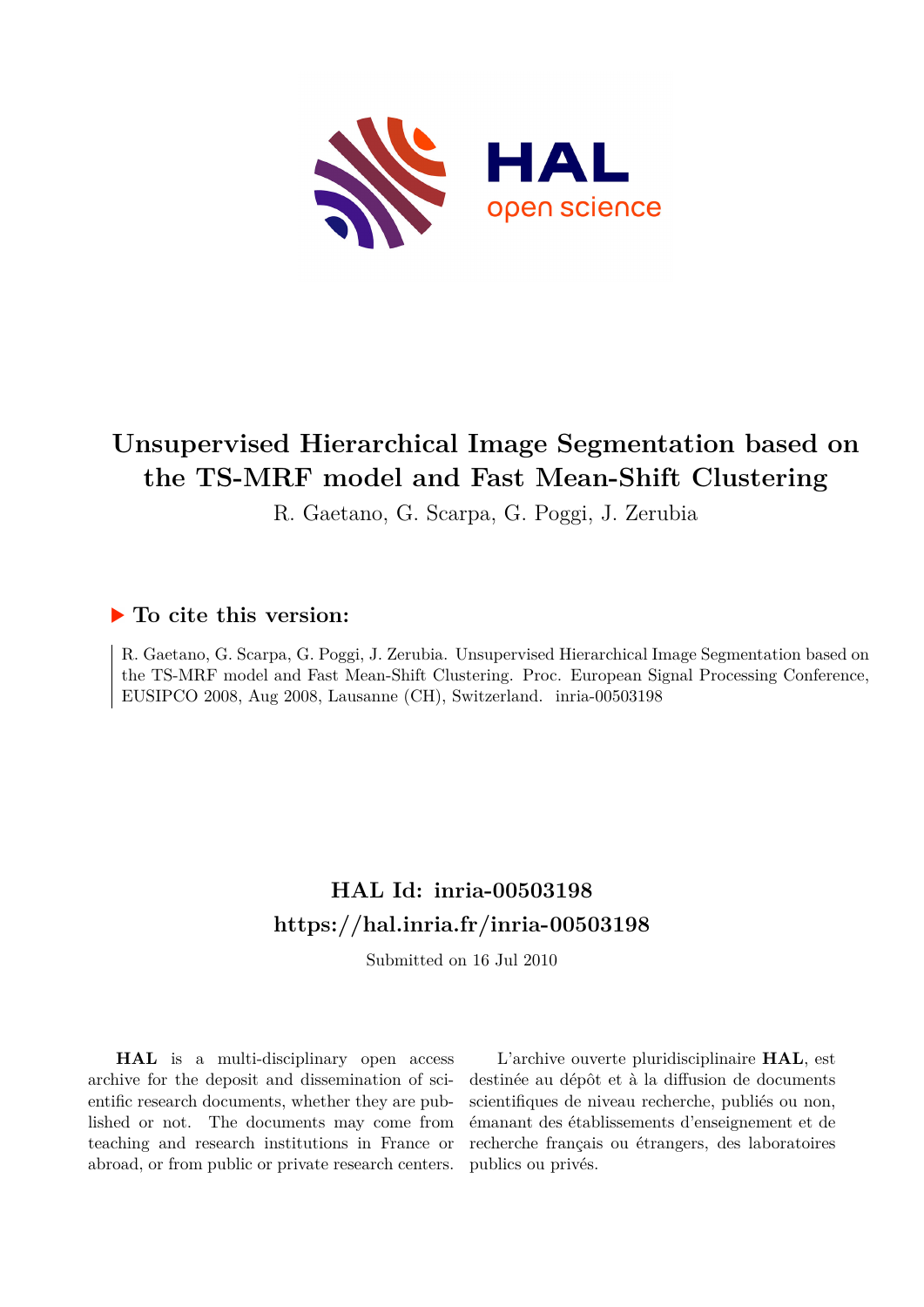### UNSUPERVISED HIERARCHICAL IMAGE SEGMENTATION BASED ON THE TS-MRF MODEL AND FAST MEAN-SHIFT CLUSTERING

*Raffaele Gaetano*† *, Giuseppe Scarpa*† *, Giovanni Poggi*† *, and Josiane Zerubia*‡

†Dip. Ing. Elettronica e Telecomunicazioni, Universita "Federico II" of Naples, Italy ` phone/fax:  $+(39)$  0817683151/49, email: *firstname.lastname@unina.it*

#### ABSTRACT

Tree-Structured Markov Random Field (TS-MRF) models have been recently proposed to provide a hierarchical multiscale description of images. Based on such a model, the unsupervised image segmentation is carried out by means of a sequence of nested class splits, where each class is modeled as a local binary MRF.

We propose here a new TS-MRF unsupervised segmentation technique which improves upon the original algorithm w.r.t. several critical issues, from the selection of a suitable tree structure to the elimination of spurious classes. The major improvements come from resorting to the Mean-Shift procedure, used to estimate the number of pdf modes at each node, thus allowing for a generic (non-binary) tree, and to obtain a more reliable initial clustering for the subsequent MRF optimization. To this end, we devised a new reliable and fast clustering algorithm based on the Mean-Shift technique. Experimental results on a SPOT satellite image prove the potential of the proposed method.

#### 1. INTRODUCTION

Along with the advances of research in the image analysis and processing fields, the problem of segmentation is assuming an ever growing importance in many applications, such as medical image analysis, remote-sensing image classification, content based image retrieval, etc. Given the large-spectrum goal of image segmentation, that is, providing a partition of image pixels into some regions according to certain homogeneity criteria, it is easily understood that such a problem can be addressed with a wide variety of approaches. This typically leads to application-specific solutions that can also make sense at different levels of abstraction. In this widely varying scenario, MRF-based image modeling, first introduced in the 80's [1, 2], still remains a very popular approach, mainly because of its effectiveness and flexibility in defining local dependencies among adjacent pixels, thus encompassing prior knowledge in the segmentation process with a reasonable complexity.

In order to improve the description capabilities of conventional MRF models and reduce the overall complexity of the derived segmentation algorithms, a new hierarchical MRF has been recently proposed, the Tree-Structured MRF (TS-MRF) model [3, 4], that proved to be quite effective and reliable, especially for the analysis and classification of various types of remote sensing images.

The main rationale for such a model is the observation that, especially in certain domains, images are often characterized by a distinctive hierarchical structure, with regions

‡Ariana Research Group, INRIA - I3S, Sophia Antipolis, France phone/fax:  $+$  (33) 492387865/7643, email: *josiane.zerubia@sophia.inria.fr*

that interact with one another in different ways and at different scales of observation.

The TS-MRF allows to model such a behavior by defining a suitable tree structure for the image of interest, and associating to each inner node of the tree a different image region and a different MRF, which is completely local to the corresponding region and has its dedicated parameters. This approach guarantees a much higher local adaptivity than classical MRFs. In addition, based on such a model, the segmentation problem can be formulated recursively, reducing a general *K*-ary segmentation procedure to a sequence of steps with just a few classes each, with a significant reduction of complexity.

Segmentation based on the TS-MRF model has proven to be very successful in the supervised case [4], when the number of classes of interest and their synthetic parameters are known *a priori*. In the unsupervised case [3] results are also good, especially if compared with those of unstructured techniques, but some critical issues remain to be addressed. In fact, lacking any prior information, one is forced to estimate, by recursive optimization at each node, the very same tree structure underlying the data. If the optimization is inaccurate at some node, the whole tree structure might deviate from the most suitable one, with various types of undesirable effects, such as the fusion of different classes or the oversplitting of others.

In this work we propose an improved version of the TS-MRF unsupervised segmentation algorithm that effectively addresses the major problems briefly outlined above. The main improvements come from the use of a Mean-Shift based clustering. As a matter of fact, the Mean-Shift procedure [5] was already used in [6] to detect the number of modes, and hence the number of children for each node of the tree. In this work, however, its use is carried further, and besides finding the dominant modes for each class, it replaces the *Generalized Lloyd Algorithm* (GLA) [7] as the initial clustering technique, providing a much more reliable starting point for the subsequent MRF-based segmentation, and a much easier and stable detection of the correct tree-structure for the data. This is obtained through some significant modification of the Mean-Shift clustering itself, which now makes use of a variable-bandwidth strategy based on the *k-Nearest Neighbour* (*k*-NN) technique, and is implemented with a speed-up strategy that cuts significantly the computational complexity, otherwise intolerable for such applications.

In section 2, we first recall the basics of Mean-Shift analysis, and then describe the new Mean-Shift clustering algorithm, focusing in turn on the variable-bandwidth strategy, and then on the speed-up solutions introduced. In Section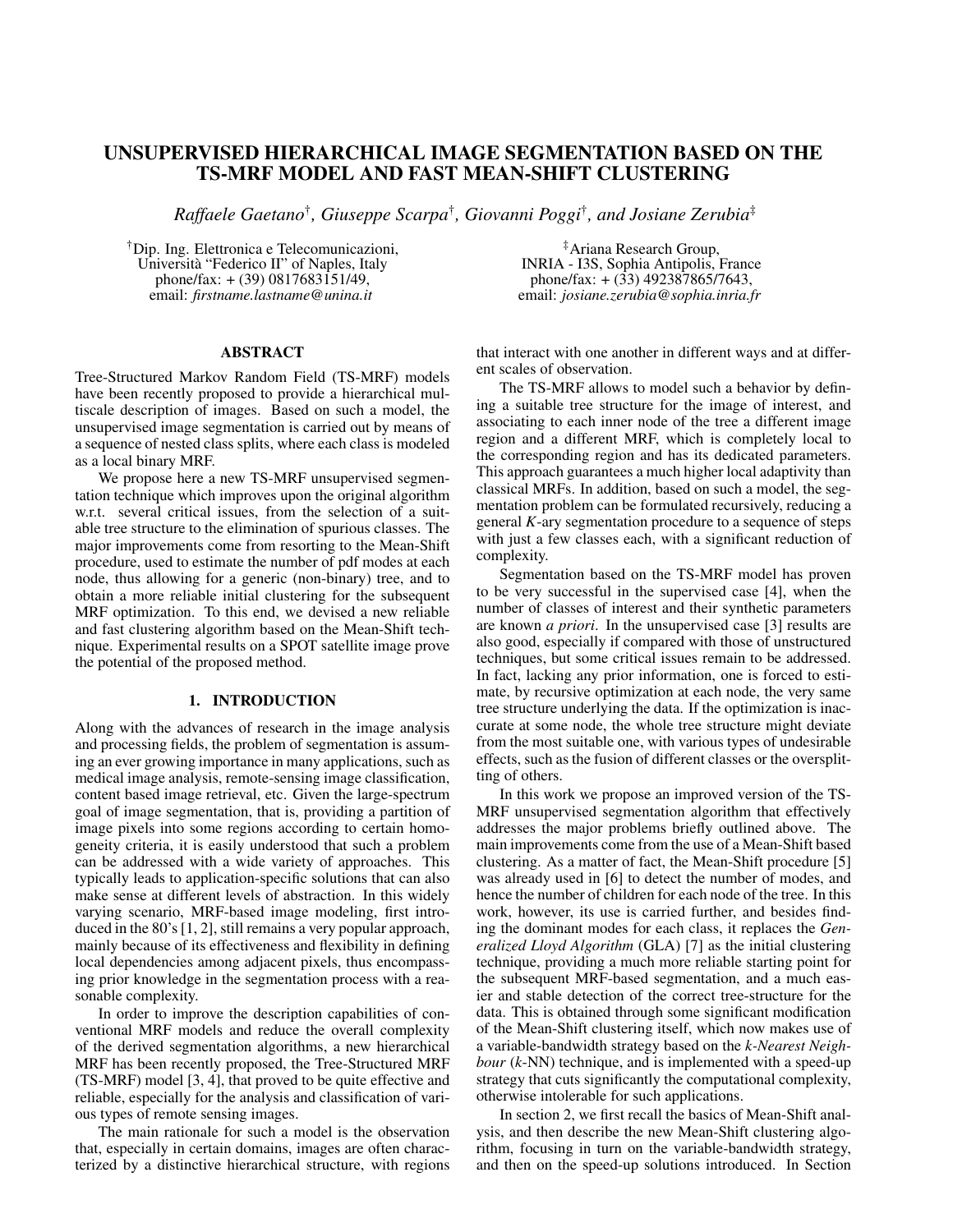3, after describing in more details the TS-MRF model, and the related segmentation algorithm, we show how the new clustering tool can be used to improve the performance for unsupervised segmentation tasks. Section 4 provides experimental evidence of the improved performances for remote sensing images. Finally, Section 5 draws conclusions.

#### 2. FAST VARIABLE-BANDWIDTH MEAN-SHIFT CLUSTERING

#### 2.1 Background

The Mean-Shift procedure for mode detection [5] is a robust and effective tool to compute local maxima of a probability distribution over a given feature space, based on the well known *Parzen Window* framework [8] for non-parametric density estimation.

The rationale behind this algorithm is that samples in a certain feature space can be easily associated with an empirical probability density function: briefly, if we consider a *d*dimensional feature spaces and a set of *n* data points  $\{s_i\}_{i=i}^n$ , the following expression can be a reasonable estimation for the pdf:

$$
\hat{p}(s) = \frac{c_{K_p}}{nh^d} \sum_{i=1}^n K_p \left( \left\| \frac{s - s_i}{h} \right\|^2 \right),\tag{1}
$$

where  $K_p(\cdot)$  is a univariate strictly positive kernel profile function, such that a radially symmetric kernel can be generated from it through a rotation in  $\mathcal{R}^d$ ,  $c_{K_p}$  is a normalizing constant and *h* is the kernel size, often indicated in the literature as the "bandwidth" parameter, that controls the resolution at which modes are detected. It is demonstrated that the gradient of this expression can be written in the following form:

$$
\nabla \hat{p}(s) = q(s) \mathbf{m}_{h,g}(s),\tag{2}
$$

where  $q(\cdot)$  is a scalar function and

$$
\mathbf{m}_{h,g}(s) = \frac{\sum_{i=1}^{n} s_i g\left(\left\|\frac{s-s_i}{h}\right\|^2\right)}{\sum_{i=1}^{n} g\left(\left\|\frac{s-s_i}{h}\right\|^2\right)} - s
$$
(3)

is the so called *mean shift* vector, where  $g(\cdot) = -K_p'(\cdot)$ . Therefore, based on the fact that mean shifts always point towards the maximum increase in the density, a gradient ascent procedure can be run, starting from any data point of the sample set, that will eventually converge to a stationary point in the distribution, that is, a mode of the pdf. Once a starting kernel center *s* is assigned, the procedure consists of two iterative steps:

- 1. compute the mean shift vector  $\mathbf{m}_{h,g}(s)$ ,
- 2. update the kernel center  $s = s + \mathbf{m}_{h,g}(s)$ ,

Clearly, to detect all significant modes, this procedure must be executed many times, each time with a different initialization, in order to cover most of the feature space.

#### 2.2 Clustering by the mean-shift

The detection of modes through the Mean-Shift procedure determines an implicit clustering strategy over the feature space, since all the starting points of trajectories that converge towards the same mode (that is, belong to its "basin of attraction") form a well defined cluster. However, this would require running the Mean-Shift procedure for each point of

the feature space, so as to identify the basin of attraction of all modes as clusters. Of course, this is unfeasible in practice, since for sample sets larger than several hundreds of data points computational time becomes extremely large for most of the possible applications. Hence, an efficient implementation is usually required, especially for data-intensive cases.

Another critical implementation issue is the choice of the kernel size, or *bandwidth* parameter, which plays a central role for density estimation since it determines the smoothness of the pdf and, consequently, the number of modes that the algorithm singles out<sup>1</sup>. Using too large a bandwidth leads to underestimating the number of modes, and the opposite for too small a value.

We propose here an implementation of Mean-Shift clustering which addresses the two problems briefly outlined above. In particular, the new algorithm is based on

- a data-dependent adaptive kernel size *h* that overcomes the instability observed for example in [6];
- a fast clustering technique, with a significant speed-up factor w.r.t. the basic procedure, that enable its use for real-world applications.

#### *2.2.1 K*-NN *based adaptive bandwidth selection*

The original Mean-Shift procedure proposed by Comaniciu [5] considers a fixed bandwidth parameter *h*, but this choice is clearly inappropriate whenever the density of points in the feature space varies wildly. In such cases, in fact, it is impossible to choose a value well suited for both high- and lowdensity areas.

To face this problem, we choose here to adapt the bandwidth parameter locally in the feature space by taking into account only the first *k*-Nearest Neighbors in the computation of the Mean Shift vector. This amounts to truncating the kernel at some distance from the center, but if *k* is not too small, this truncation will take place when the kernel has already a negligible value, independent of the local density. The bandwidth, instead, will clearly depend on the local density, being larger in low-density areas and smaller in high density ones.

More in detail, once a suitable value of *k* is selected, at each step of the procedure the set  $NN(s)$  of *k* points closest to *s* is singled out, and the kernel size is calculated as

$$
h(s) = \sqrt{\frac{1}{k} \sum_{i \in NN(s)} ||s - s_i||^2},
$$
 (4)

This value is then used in (3) for the computation of the mean-shift vector where the summation is again restricted to the points in *NN*(*s*).

It could be observed that this solution moves the problem from the estimation of parameter *h*, to that of parameter *k*, but it is well-known [9] that *k-NN* estimation is quite robust w.r.t. its parameter, and works quite well also in spaces of high dimensionality, which are instead quite challenging for the Mean-Shift. In next section, we propose a data dependent procedure for obtaining a stable estimate of the *k* parameter.

#### *2.2.2 Fast clustering strategy*

Our speed-up strategy is based on the obvious consideration that all points that lie on the trajectory that goes from the

<sup>&</sup>lt;sup>1</sup>Less critical is the kernel function, for which we select the quite usual Gaussian shape.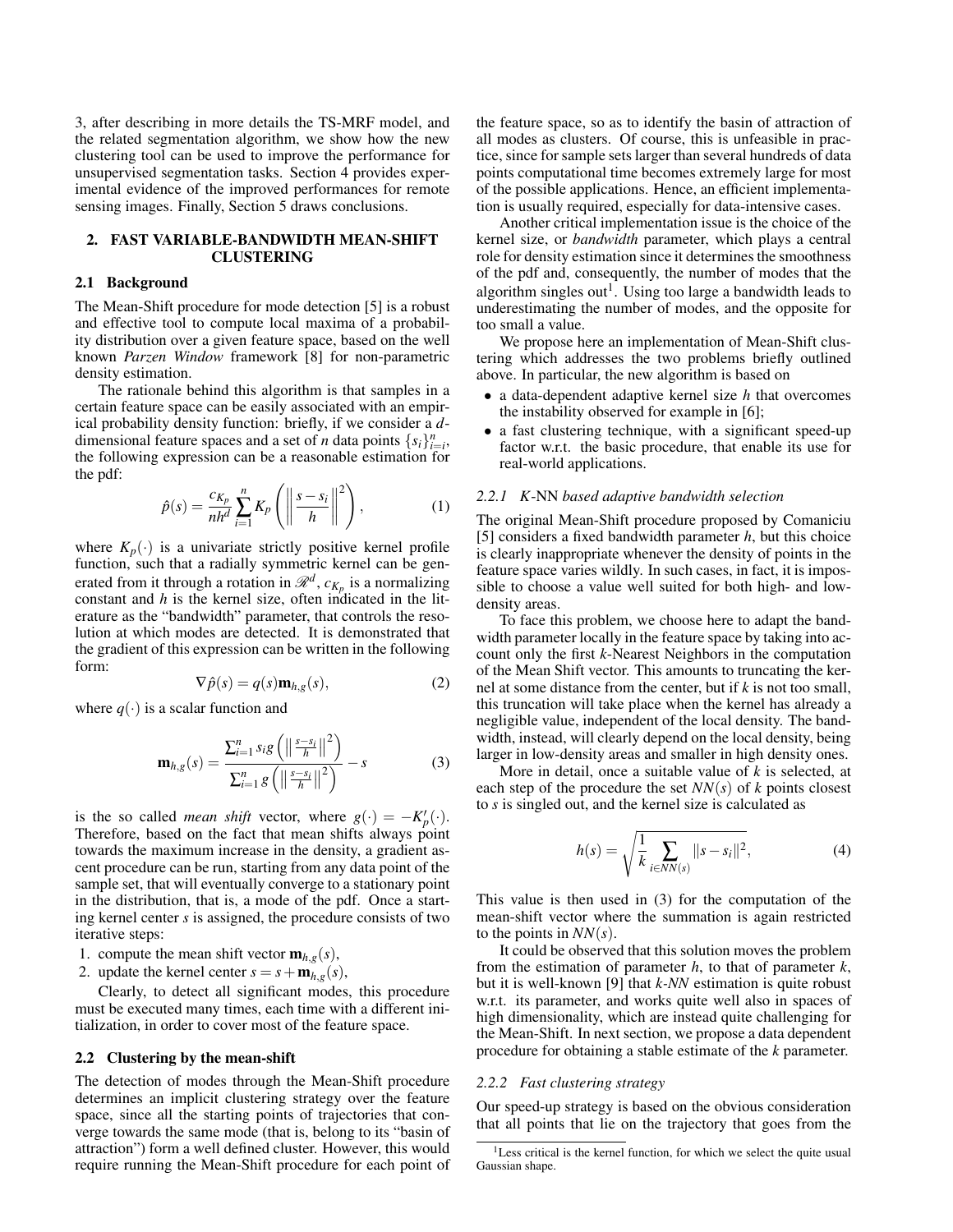

Figure 1: (a) bi-modal sample set, (b) Mean Shift trajectory with the corresponding "voting" points, (c) final clustering, (d) GLA-based clustering for comparison.

starting point to the corresponding mode belong necessarily to the same basin of attraction. Therefore, they could all be attributed, without error, to the same cluster.

Although it is extremely difficult that any sample point will coincide *exactly* with a point of this path, one can reasonably assume that sample points that are *close* to the trajectory belong very likely to the same basin. By clustering all such points in one shot we can reduce drastically the complexity of clustering, but, due to the approximation, we also risk to cause some errors, especially for data points that are close to the watershed between two basins of attraction. Hence, in order to preserve the accuracy of clustering, we do not assign sample points on the fly, but rather implement a voting mechanism and decide only a posteriori, with a majority rule, when all sample points have been touched by at least one trajectory.

A more precise description of the modified procedure is given below:

- 1. *Initialization*: set all sample points as *non visited*.
- 2. *Mean-Shift*: run the procedure starting from a randomly selected non visited point: at each step along the trajec*tory, mark as <i>visited* all points  $s_i$  such that  $||s − s_i|| < h(s)$ , and for each of them add a vote to the "final" mode.
- 3. *Mode validation*: once convergence is reached, compute the distance *d*min between the new tentative mode and the closest mode already detected:
	- if  $d_{\text{min}} < h/2$  reject the new mode, and mark the closest mode as final;
	- otherwise accept the new mode, and mark it as final.
- 4. *Test*: if there are still non visited points, go to step 2.
- 5. *Clustering*: assign each visited point to the mode (and cluster) with the most votes.

An example of clustering provided by the described procedure is presented in Fig.1: the bivariate sample set of part (a), obtained as a mixture of two normally distributed data sets, is given as input to the clustering algorithm. In part (b) the effect of a single modified Mean-Shift procedure is represented, where all the points in red are "giving a vote" to the final mode. Part (c) shows the final clustering, which appears to follow quite faithfully the underlying distribution and is certainly much better than the GLA-based clustering shown in part (d) where, in addition, the correct number of clusters had to be provided as a further input.

#### 3. TS-MRF UNSUPERVISED SEGMENTATION BASED ON MEAN-SHIFT CLUSTERING

As already mentioned in Section 1 and discussed in details in [3, 4], TS-MRF modeling is based on the hypothesis that the data possess an inherent hierarchical structure in terms of spatial and spectral properties. Given *a priori* the number of classes *K* to be retrieved with their parameters, and a suitable tree *T* that describes the hierarchical structure of data, a "simple" MRF is associated with each inner node *t* and the segmentation can be carried out by top-down induction over the tree with a recursive optimization<sup>2</sup> of the different MRFs.

In the unsupervised case, however, no prior information is available on the image, and all parameters, including the tree structure, must be retrieved during the process. the segmentation is decomposed into a sequence of nested splits, starting from the whole image, and going on until all elementary regions are identified according to a given stopping criterion. The entire image is therefore associated with the root of a tree, and each split creates some new nodes, generating gradually the desired tree structure whose growth is governed by a suitable metric called *split-gain* [3]. Terminal nodes of the structure correspond to the final classes of the map. This approach provides therefore a hierarchical multiscale segmentation of the image, with a *set* of finer and finer segmentation maps among which the user is free to select the most appropriate for the specific needs, and a synthetic high-level description given by the tree itself together with the class parameters.

Of course, the general segmentation strategy must be translated into a real-world functioning algorithm, where a number of implementation choices, sometimes driven by complexity concerns, might have a critical impact on the overall performance. One such choice, made in [3] to simplify the local optimization task, is to consider only binary tree structures, reducing the segmentation process to a sequence of nested binary splits controlled by a suitable stopping criterion. Such a constraint, however, might cause the detection of false contours as can happen when three or more balanced classes are present in the same region. In [6] we removed this constraint and resorted to the Mean-Shift procedure to detect the number of pdf modes in a class, and hence the number children at a given node. Another critical choice is the use of the GLA to carry out the initial clustering needed to perform the MRF optimization at each node. In fact, image pixels are often described by a complex and generally unbalanced probability distribution in the spectral domain, in which case the GLA can easily provide inaccurate results, as in the example of Fig.1(d).

Therefore, we now replace the GLA based clustering with the more accurate variable-bandwidth Mean-Shift based clustering described in the preceding section. Even though our fast implementation helps limiting the processing weight, plain Mean-Shift clustering would have an exceedingly high

<sup>&</sup>lt;sup>2</sup>In this work we refer to the Potts MRF framework, and optimization is obtained using a *Maximum a Posteriori* criterion, see [10, 11].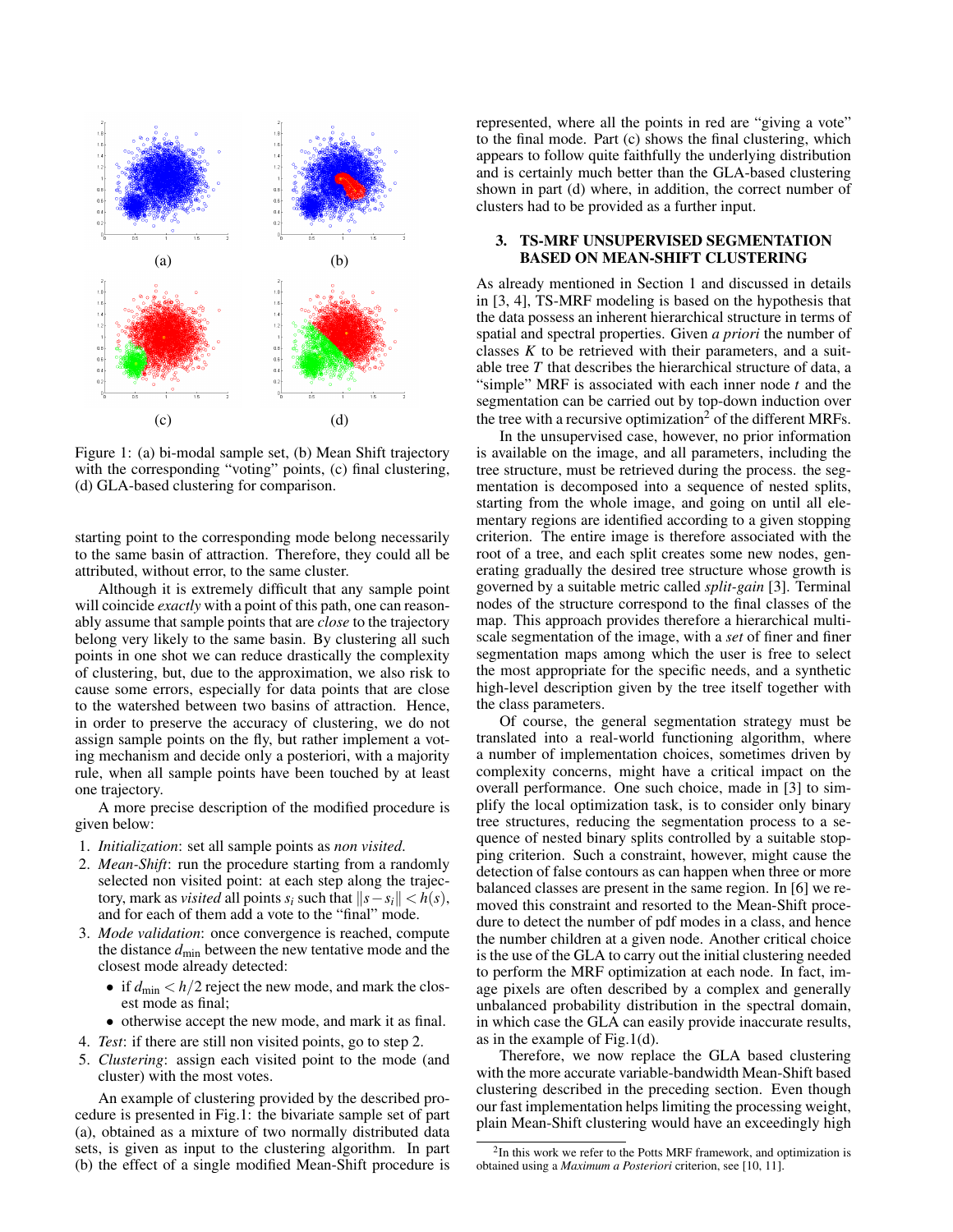computational complexity for the very large images we usually deal with, and hence we will eventually resort to a hybrid *Mean-Shift/Maximum Likelihood* (MS-ML) classifier. In more details, for each region to split, we extract a reasonably large random subset of pixels (from 1% of the region area to the entire region, depending on its size); the Mean-Shift clustering described in Section 2 is then applied to this sample set, to retrieve the number of classes and their statistics; this information is eventually used by a Maximum Likelihood classifier that runs over the whole region.

In Section 2, we did not address the problem of selecting a suitable value of *k* for the *k-NN* based bandwidth estimation of (4). A typical choice is to set *k* to a fraction, *e.g.*, 10%, of the sample set cardinality, which, given the robustness of *k-NN*, provides usually good results. For some nodes, however, this simple choice turned out to be unsatisfactory, causing a proliferation of modes in the Mean-Shift clustering and a certain instability in the segmentation. This is not surprising, after all, given that the same algorithms are used at all nodes, from the root, corresponding to the whole image, to terminal leaves corresponding sometimes to much smaller and much more fragmented regions.

To avoid this misleading behavior, we defined a simple procedure that increments the value of *k* (increasing stability but also computational burden) until the Mean-Shift provides reliable results. In detail, the initial value of *k* is set to *round*( $\alpha_1|S|$ ), with *S* the selected sample set. Then the Mean-Shift procedure, *without indirect clustering*, is run for a maximum of  $N_1$  times, keeping track of the number of detected modes: if the number of modes converges (remains the same for  $N_2$  times) the current value of  $k$  is accepted, otherwise it is increased,  $k = k(1+\Delta)$ , and the procedure is repeated. In any case, *k* is not allowed to increase beyond  $\alpha_2$  \* |*S*|, when it is freezed anyway. Notice that this procedure provides a further criterion to decide whether to split a node or not, since the detection of a single mode qualifies the corresponding region as elementary.

Using a more reliable technique to carry out the initial clustering does certainly improve the subsequent MRF optimization, but there is a more subtle and important consequence in the context of hierarchical segmentation. In fact, the MS-ML clustering provides quite a reliable segmentation in the spectral domain, while the MRF model allows to take into account contextual information to regularize the final map. The points that change label during MRF optimization turn out to be "outliers" in the spectral domain for the final class  $\omega$ , that is, their statistics will be far apart from those of points originally attributed to  $\omega$  by the MS-ML technique. If class  $\omega$  is segmented again, such outliers can give origin to one or more separate clusters, leading to dramatic oversegmentation errors. We are now in the position to solve this dangerous phenomenon, by simply erasing such points from the new sample set. Notice that this was not possible with a GLA initialization, since the initial clusters were so far from the final segmentation (compare again Fig.1) that such erasure would amount to eliminate large valid chunks of data.

#### 4. EXPERIMENTAL RESULTS

We assess the performance of the improved unsupervised segmentation algorithm through a set of experiments on a SPOT satellite image of the Lannion Bay, in France, August 1997 (CSPOTImage/CNES), composed of three  $1480 \times$ 



Figure 2: Detail of the XS3 channel (CSPOTImage/CNES) (a), initial *sea class* split using GLA (b), and MS-ML (c).

1024 bands and a spatial resolution of 20m.

For both the original TS-MRF algorithm and the new version proposed here we use the same settings for the MRF optimization part, and stop the tree growth at 8 classes. The mode detection procedure uses  $\alpha_1 = 0.08, \alpha_2 = 0.12, \Delta =$  $0.05, N_1 = 20$  and  $N_2 = 10$ .

The improvements due to the use of the MS-ML are quite clear since the first stages of segmentation. In Fig.2(a) we show a detail of the source image, along with two maps that, for both the original (b) and new version (c) of the algorithm, show the "sea" class (in white) as identified by the top-level clustering, before any MRF regularization. The errors introduced by the GLA are quite evident in Fig.2(b), as well as the very high accuracy of the MS-ML classification of Fig.2(c). Such a good initialization will likely improve, and certainly simplify the subsequent optimization process (making up for the increased complexity of the MS-ML laustering). Moreover, it will allow to single out easily the few label-switching points to eliminate in further spectral clustering steps.

Fig.3(a) shows the complete image (again XS3 channel), provided with the available ground truth  $(C)$ COSTEL), not reported for sake of brevity, used to compute quality figures. The segmentation maps obtained with the original and improved TS-MRF algorithms are reported in Fig.3(b) and (d), respectively. Fig.3(c) and (e) instead, show the tree structures detected by both algorithms, where the leaves are associated *a posteriori* to the eight semantic classes so as to maximize the overall accuracy as computed on the ground truth.

At a visual analysis, results provided by the proposed version are much more accurate than those of the original algorithm: no major losses are noticeable, at least on top level classes, unlike in the map of Fig.3(c) where a serious oversplitting of the "forests" class sticks out. Numerical results confirm such empirical observations: the overall classification rate goes from around 60% to 74.4% mainly due to the more precise detection of some large classes, such as the "forests" and "urban areas" classes, as appears from the user's and producer's accuracies<sup>3</sup> reported in Tab.1. Such an improvement can be likely ascribed to the improved segmentation accuracy obtained in the first steps, also due to the more flexible tree structure. As can be seen in Fig.3(e), in fact, the new technique, by resorting directly to a 3-class toplevel split, immediately detects and validates the "forests" class, preventing it from being oversplit in later stages.

Finally, we present an interesting result concerning the TS-MRF based *supervised* segmentation technique described in [4] and referred to therein as TS/U. The supervised procedure has been run here replacing the original binary treestructure selected in [4] by visual inspection with the tree

<sup>&</sup>lt;sup>3</sup>Complete confusion matrices could not be shown for lack of space.